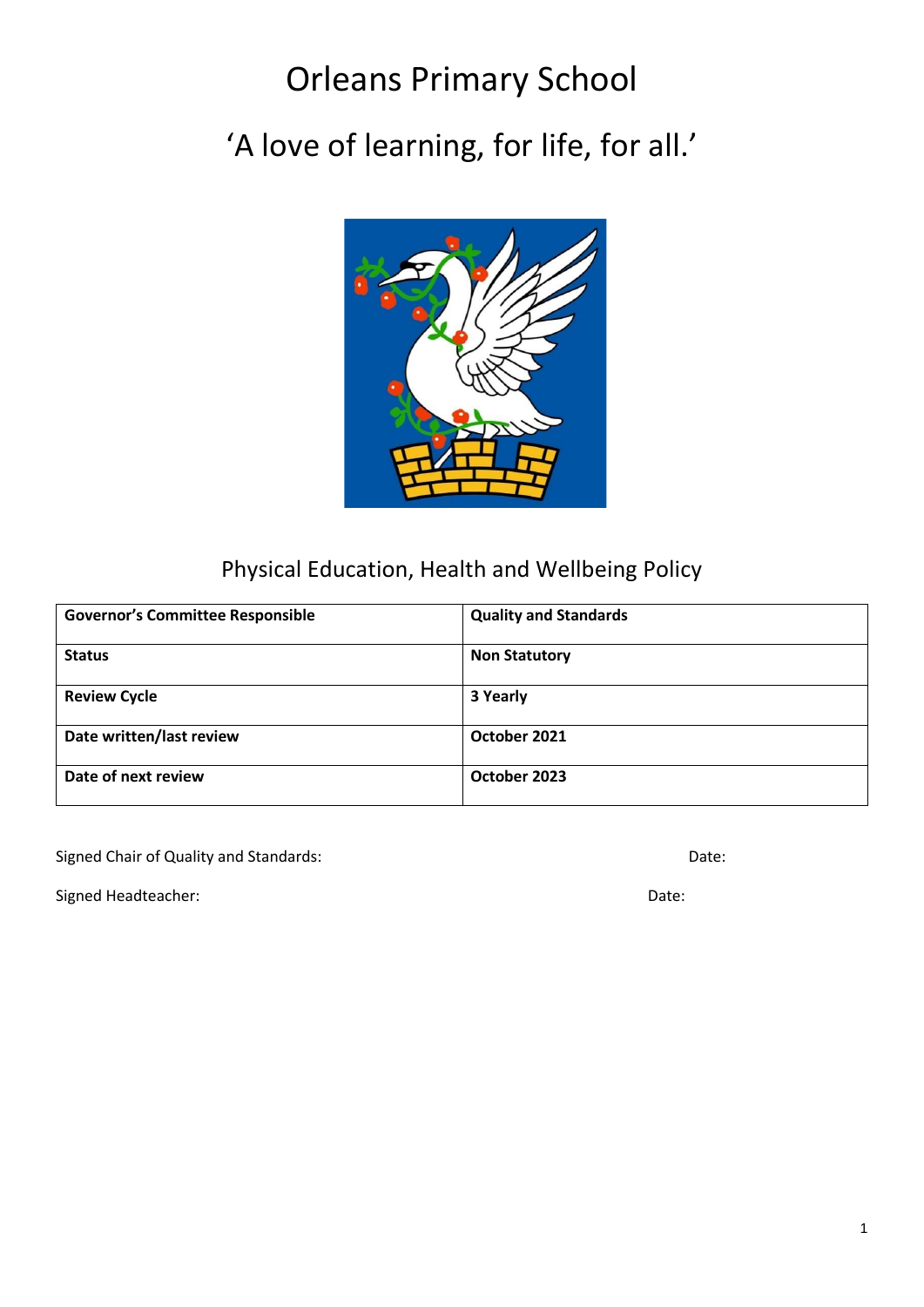#### **ORLEANS PRIMARY SCHOOL**

#### **POLICY FOR PHYSICAL EDUCATION**

#### **This policy should be read in conjunction with the Healthy Schools Policy and SMSC Policy**

#### **VISION**

Our vision is for all children at Orleans Primary School to be confident and competent in their movement whilst developing their physical literacy.

Our PE curriculum aims to ensure that all pupils develop the fundamental skills and competence to excel in a wide range of physical activities and sports. By tailoring the provision that we offer, we are providing a broad and balanced curriculum which enables opportunities for all pupils to enjoy. Through good physical education, whole school values and a whole child approach, we aim to nurture confident, resilient children who will strive for their personal best. We aim to ensure that our delivery of physical education allows all children to have the skills and mindset to leave primary school with the capabilities to be successful in their sporting challenges and active lifestyles at secondary school and beyond. We are dedicated to ensuring healthy minds, as well as bodies and will continue to support our children's well-being. Pupils will learn about themselves, the importance of a healthy lifestyle, selfexpression and concepts such fair play and respect. It also contributes to the development of a range of important cognitive skills such as decision-making and analysis, and social skills such as teamwork and communication.

#### **INTENT**

#### **1. Aims and Objectives**

- **1.1** Physical Education is a foundation subject within the National Curriculum. This policy outlines our intentions for physical education, what we are doing to implement these intentions and the way we measure the impact at Orleans Primary School. We aim for the children to perform with increasing competence and confidence in a range of physical activities across the academic year. These include (but are not limited to) dance, invasion games, net and wall games, swimming, gymnastics, athletics, fitness and outdoor adventure activities. We utilize our School Sports Premium funding is a variety of ways to enhance the provision of sport and physical activity for our pupils at Orleans and the breakdown of expenditure can be found on the school website.
- **1.2** The aims of teaching Physical Education at Orleans Primary School are:
- To fulfil the requirements of the Physical Education National Curriculum programmes of study, incorporating games, athletics, dance and gymnastics. KS2 children will also be taught outdoor and adventurous activities, swimming and water safety.
- In line with Government guidelines, children should receive two hours of high quality PE each week.
- To ensure that all children regardless of race, gender, physical or learning ability have equal access to the Physical Education National Curriculum.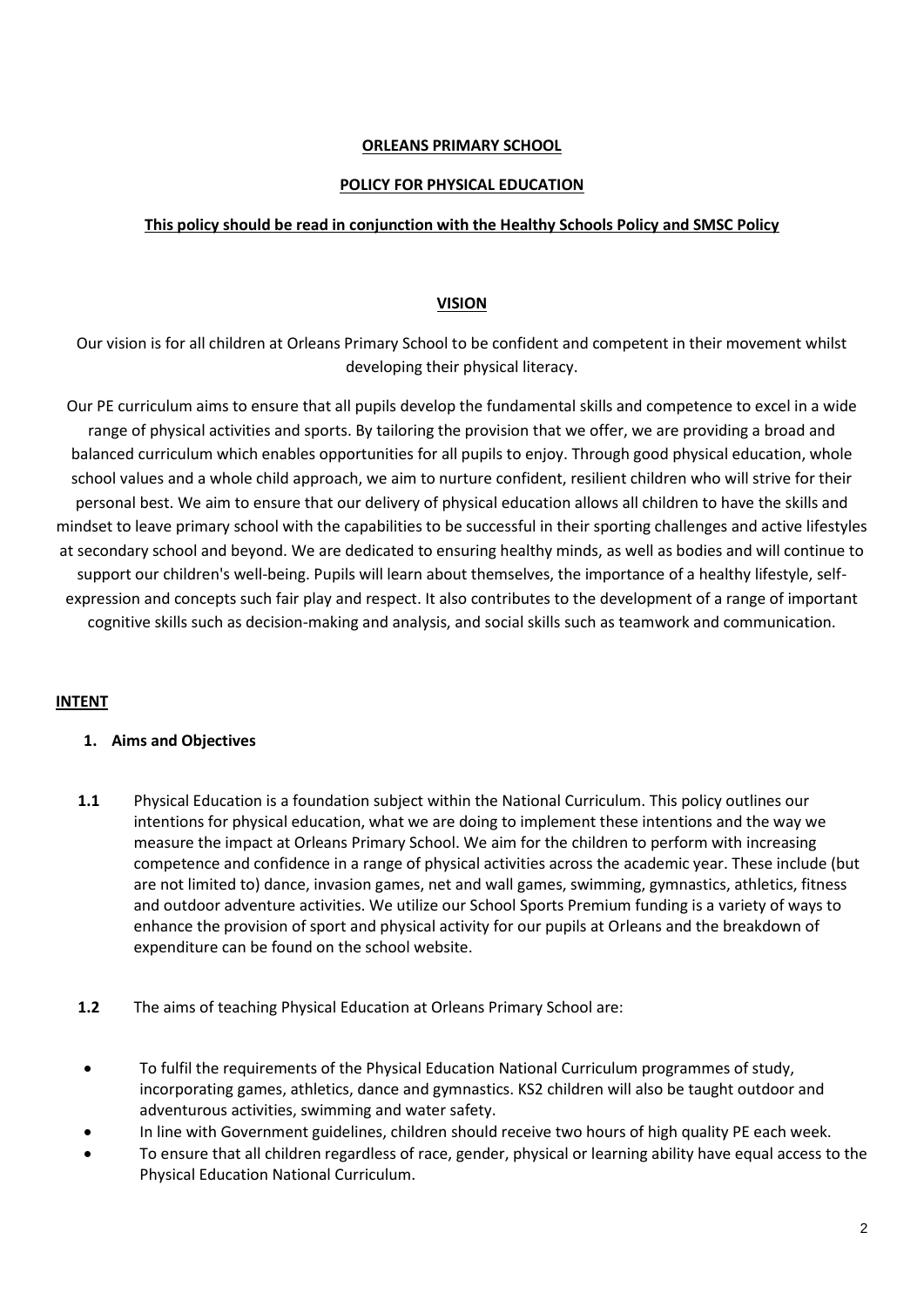- To develop all children's enjoyment of physical activity, regardless of their starting point, through creativity, imagination, and development of confidence.
- To encourage and involve the children in collaborative learning.
- To develop gross and fine motor skills.
- To enable children to develop and explore physical skills with increasing control and coordination.
- To give children tasks to progress their agility, balance, strength, flexibility and control of their bodies.
- To ensure children are continually building on the core skills, including but not limited to, running, jumping, throwing and catching, and having their skills extended in lessons.
- To teach children to recognise and describe how their bodies feel during exercise.
- To develop an understanding of the relationship between exercise and a healthy life.
- To encourage children to become physically confident in a way which supports their general health and fitness, and lead to healthy and active traits throughout their lives.
- To develop children's life skills such as self-esteem, resilience, courage and resourcefulness.
- To develop an understanding of how to succeed in a range of physical activities and how to evaluate their own success.
- To encourage independence and increase children's ability to use what they have learnt to improve the quality and control of their performance.
- To develop skills of problem solving/decision making/judging and observing.
- To encourage children to improve their own ability via personal competition, as well as competition with others.
- To give children opportunities to build their character, embedding the values of fairness and respect such as in team games.

# **IMPLEMENTATION**

# **2. Teaching and learning style**

All children are encouraged to take part in a wide variety of sports and clubs to actively promote healthy lifestyles; these include, but are not limited to gymnastics, netball, football, tag rugby, dance, hockey, swimming and basketball. These may be held during lesson time, lunchtimes and/or after school. There are opportunities for KS2 children to represent the school at a range of Local Authority sports events such as Swimming Galas, Borough Sports, Sports Hall Athletics, Girls and Boys Football, Tag Rugby, and Netball. There are also opportunities for KS1 children to participate in Multi Skills Festivals, inter-school competitions and Samba Soccer. KS2 also take part in termly intra-house competitions where the children plan and run activities themselves using core skills developed through PE lessons.

- **2.1** At Orleans Primary School, we use a variety of teaching and learning styles in PE lessons. Our principal aim is to develop the children's knowledge, skills and understanding and we do this through a mixture of whole class teaching and individual/group activities. Teachers draw attention to good examples of individual performance as models for other children and we encourage the children to evaluate their own work as well as the work of their peers. Within lessons, we give the children the opportunity to collaborate and experience a wide range of resources.
- **2.2** Across the school year, KS2 use Marble Hill Park for their outdoor PE lessons when a larger area is needed to get the best learning from their lessons.
- **2.3** KS2 attend swimming lessons in line with the curriculum with the aim to; swim competently, confidently and proficiently over a distance of at least 25 metres; use a range of strokes effectively [for example,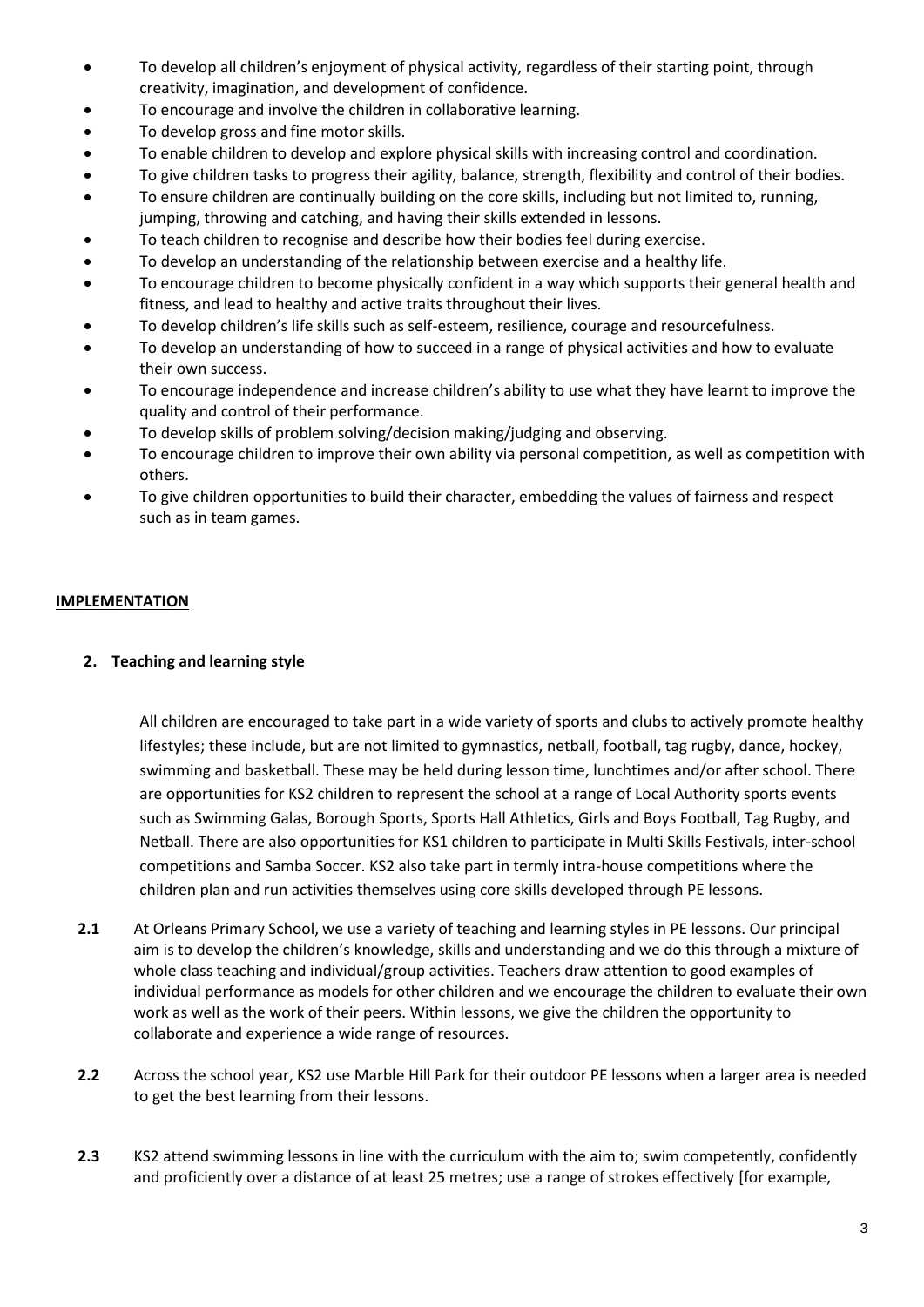front crawl, backstroke and breaststroke] and perform safe self-rescue in different water-based situations.

- **2.4** In all classes, there are children of differing physical ability. Whilst recognising this fact, we provide suitable learning opportunities for all children by matching the challenge of the task to the ability of the child. We achieve this through a range of strategies:
- Setting common tasks that are open-ended and can have a variety of results.
- Setting tasks of increasing difficulty, where children can be extended at their pace, and knowing they do not need to complete all tasks.
- Providing a range of challenges through provisions such as different space/distance, time/speed of activity, amount of people and/or selected people based on ability, apparatus and equipment chosen.

# **3. Equal Opportunities**

- **3.1** Orleans Primary is committed to providing equal opportunities across the curriculum. We believe that a well-balanced physical education programme should meet the physical and social needs of all pupils in a diverse society**.** We wish to work with parents to ensure that religious beliefs are respected and that the approach to the teaching of PE is flexible where necessary. We aim to ensure that both boys and girls are encourage in PE and Sport to promote an equal love of sport for life.
- **3.2** We wish to work with parents to help children who have fewer opportunities for additional sport outside of school to partake in sessions to encourage confidence and a love for sport and general exercise that can be transferred into their PE sessions.
- **3.3** The school also provides opportunities for children to be involved in physical activity outside of school hours. Children are encouraged to join the lunchtime and playtime activities and can participate in before and after school clubs including Gymnastics, Samba Soccer, Basketball, Athletics and Multi Sports run by outside providers.

# **4. Special Educational Needs**

- **4.1** All children, regardless of ability, are given access to the PE curriculum. PE forms part of the school curriculum policy to provide a broad and balanced education to all children. Through our PE teaching, we provide learning opportunities that enable all children to make progress. Children are set suitable learning challenges and we respond to children's differing individual needs. Assessment against the National Curriculum and the Foundation Stage Early Learning Goals allows us to consider each child's attainment and progress against expected levels.
- **4.2** Children who have been identified with Special Educational Needs may have an Individual Education Plan, which may include, as appropriate, specific targets relating to physical development. This is reviewed regularly to ensure the children are progressing in their skills and knowledge over the course of the year and their educational journey.
- **4.3** At Orleans Primary School, we recognise and celebrate the achievements of all children, including those who excel in sport both inside and outside of school.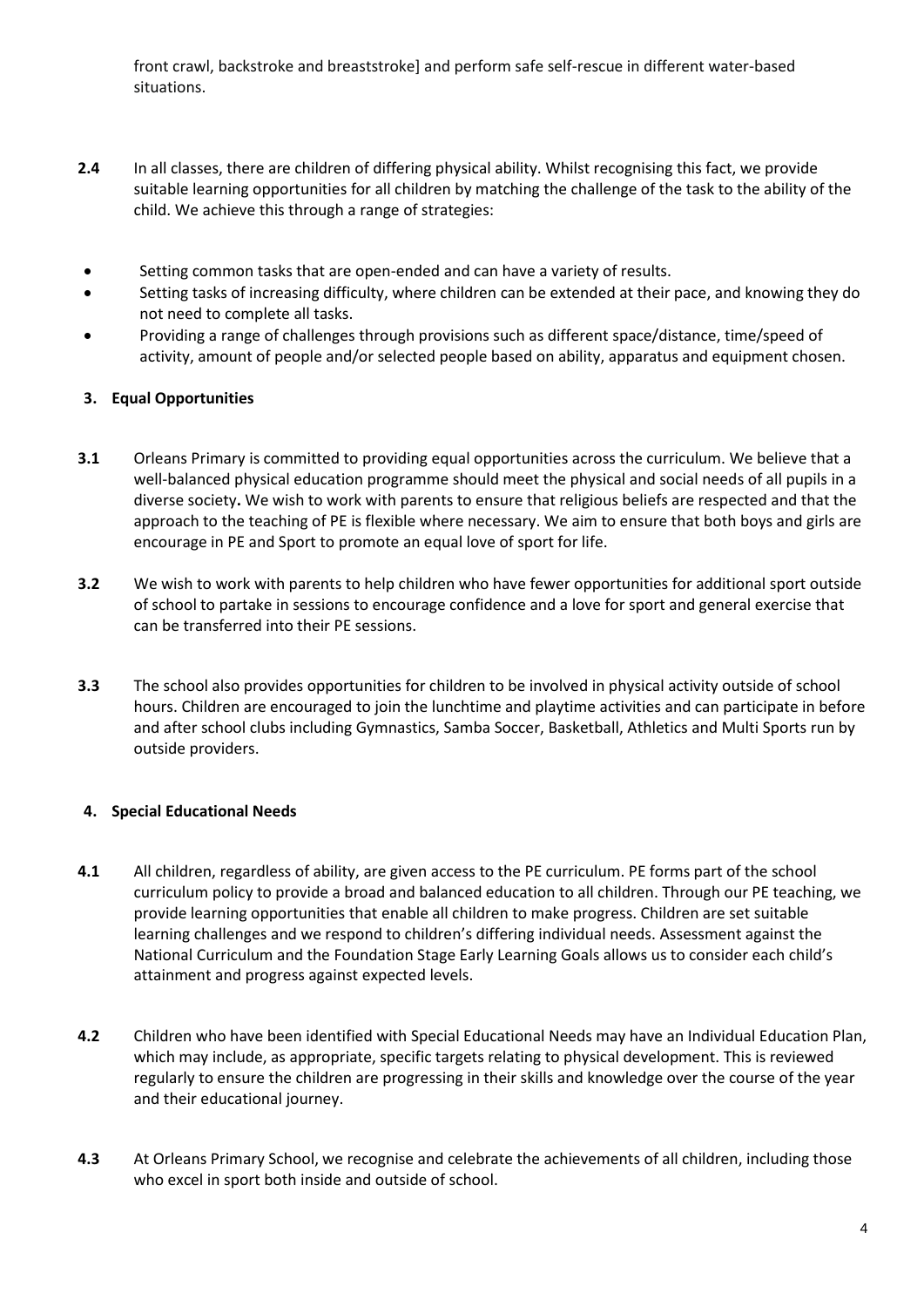#### **5. Health and Safety**

- **5.1** In their planning of activities, KS1 and 2 teachers should anticipate likely safety issues and also explain the reasons for safety measures and discuss any implications with the children. KS1 and 2 children should be trained to move and store equipment safely and defective equipment must be reported to the PE Leaders.
- **5.2** All children must have appropriate PE kit for lessons such as a trainers, t-shirt, jumper and shorts or jogging bottoms/tracksuits. The items required for lesson will depend on factors such as weather, activity (inside or outside) and other considerations such as religious factors.
- **5.3** Footwear should be appropriate for the lesson: trainers or bare feet for indoor activities and trainers or other suitable footwear (e.g. football studs) for outdoor activities. No jewellery should be worn during PE lessons (with the exception of the Kara), including earrings or watches. Therefore, if ears have been newly pierced the earrings should be covered up with suitable material brought in by the child. Long hair that can be put into a ponytail must be tied back.
- Hockey: All children must wear shin guards and gum shields, teachers will not allow children to participate without these.
- Football training sessions: Children will need to wear shin guards, teachers/coaches will not allow children to participate without these.

Children, who teachers feel are not adequately equipped for PE lessons, will not take part in the physical activities but instead will be expected to assist the teacher with referring, coaching and general support for the lesson as a Young Sport Leader. If children persistently fail to the correct PE kit, parents/carers will be informed.

**5.4** Where children are to participate in activities outside our school, for example a sporting event at other schools, we carry out a risk assessment prior to the event, to ensure the activity is safe and appropriate for all pupils.

# **6. PE Curriculum Planning**

- **6.1** Orleans Primary School uses the National Curriculum scheme of work as the basis for its curricular planning in the Foundation Stage Early Learning Goals for Nursery and Reception, Key Stage 1 and Key Stage 2.
- **6.2** The Curriculum planning in PE is carried out in two phases (long term and medium term). The long-term plan maps out the PE activities covered in each term, also known as the PE Curriculum Map.
- **6.3** Our medium term plans give details of each unit of work for each term; they are supported by the Get Set 4 PE websites, and adapted to suit the needs of individual classes. These plans define what we teach and ensure an appropriate balance and distribution of work across the term. Following Get Set 4 PE planning also ensure a thorough progression of skills is in place across the whole school.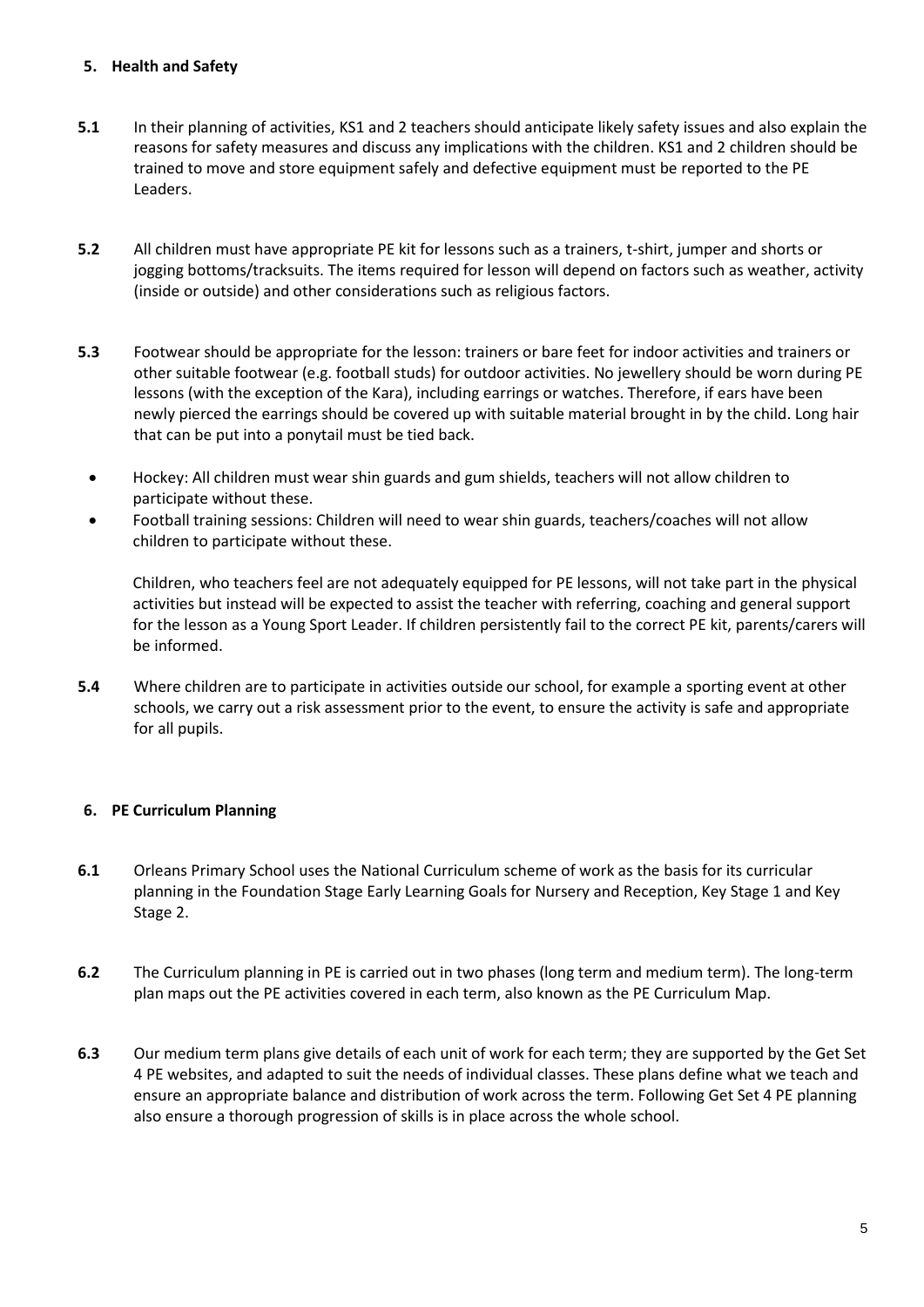- **6.4** Class teachers teacher from the medium term plans as they encompass all necessary details; including specific learning objectives, resources, extension activities and give specific details of how the lesson is to be taught.
- **6.5** We plan PE activities so that they build upon the prior learning of the children. While there are opportunities for children of all abilities to develop their skills, knowledge and understanding in each activity area, there is planned progression built into the scheme of work, so that children are increasingly challenged as they move up through the school.

# **7. Early Years Foundation Stage**

- **7.1** We encourage the physical development of our children in the Nursery and Reception as an integral part of the process of learning through play. We relate the physical development of the children to the objectives set out in the Early Learning Goals, which underpin the curriculum planning for children aged 3 to 5 years of age.
- **7.2** Physical development within the EYFS framework is one of three prime areas for learning and encompasses both fine and gross motor skills.
- **7.3** Children access a range of daily activities to develop their fine and gross motor skills and have access to a dedicated outside area. In addition to this, they also have a weekly PE lesson, planning for which comes from Get Set 4 PE.

#### **8. Contribution of PE to teaching in other curriculum areas**

#### **8.1 English**

PE contributes to the teaching of English in our school by encouraging children to collaborate and use descriptive language to discuss and improve their performance. This skill of self and peer reflection is embedded into our English curriculum. It also provides opportunities for children with English as an additional language to communicate with other pupils outside of the classroom through participation and collaboration.

#### **8.2 Computing**

We use a range of resources to support teaching when appropriate. The Interactive Whiteboards in every class and in the hall provide opportunities to reflect on performance as a whole class and observe examples of good practice and technique. In addition to this, the children have access to a class iPad to evaluate their own work during a lesson. The children can find out information relating to physical education on Newsround and receive up to date information on sporting events. Teachers share their photos and images of best practise on the school system, which can be accessed by teachers as evidence and to support their own classes.

#### **8.3 Social, Moral, Spiritual and Cultural (SMSC) education**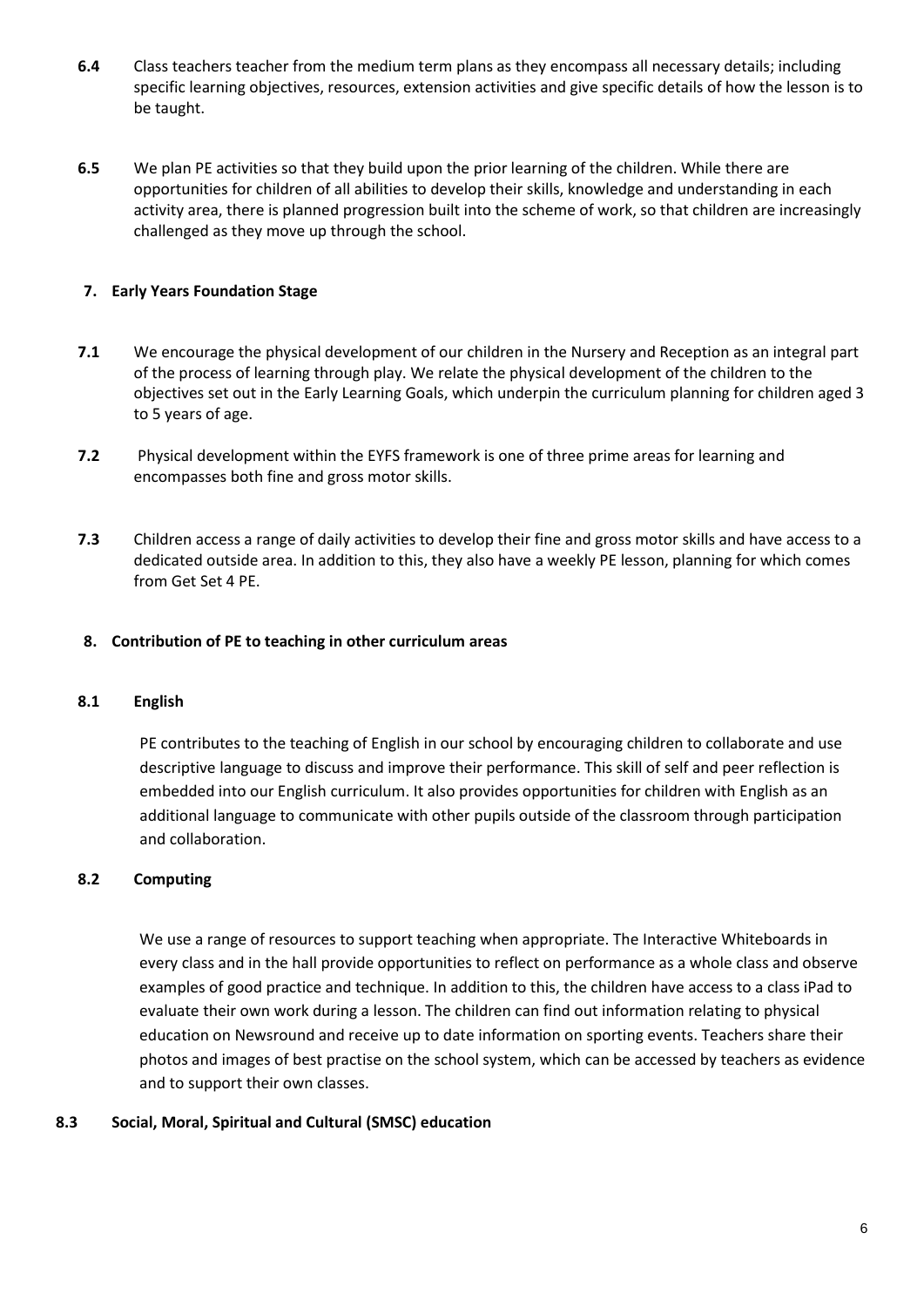PE contributes to the teaching of SMSC. Children learn about the benefits of exercise and healthy eating, and how to make informed choices about these. Children are also encouraged to self-reflect and use a personal competitive nature to ensure they are monitoring and improving themselves using their past abilities.

The teaching of PE offers opportunities to support the social development of our children through the way we expect them to work with each other in lessons. Groupings allow children to work together and give them the chance to discuss their ideas and performance. Children learn to respect differing levels of ability and are encouraged to cooperate across a range of activities and experiences, to develop a better understanding of themselves and of each other.

# **9. Healthy Schools**

Discussions on healthy lifestyles play a huge part in our PE curriculum. The importance that physical activity plays in having good mental health permeates our lessons and we understand as a healthy school the importance of investing in health to assist in the process of raising levels of pupil achievement and improving standards.

# **10. Resources**

- **10.1** There is a wide range of resources to support the teaching of PE across the school. We keep most of our small equipment in the PE store. The hall contains a range of large apparatus and children are taught to handle equipment safely as part of their lessons and where necessary set up and put away equipment with support.
- **10.2** Additional playtime and lunchtime physical activity equipment is stored and monitored by the PE Leader, Playground Games Leader, SMSAs and Sports Leaders. SMSAs run lunchtime activities using the guidance provided by the PE Leader.

# **IMPACT**

# **11 Assessment and recording**

- **11.1** At Orleans Primary School, teachers assess children's work in PE through observation and record progress made by children against the precise learning objectives for their lessons. At the end of a unit of work, teachers make a judgement against the National Curriculum statements and the Orleans Primary Skills and Knowledge progression document at Key Stage 1 and 2 and the Early Learning Goals for the Foundation Stage. Information is recorded and used to plan future work. These records also enable the teacher to make an annual report to parents. The class teacher passes this on to the next teacher at the end of each year.
- **11.2** Teachers offer the children the opportunity to self-assess their own learning during and at the end of each unit of work. This ensures the children have a solid understanding of which skills that they have learnt throughout a unit of work. The children also often have the opportunity to peer assess, which shows to the teacher both their ability and understanding, and gives feedback to others.
- **11.3** The PE Leader has access to photographic evidence of children's work which are stored by individual class teachers. This demonstrates a varied level of achievement in PE across the school.